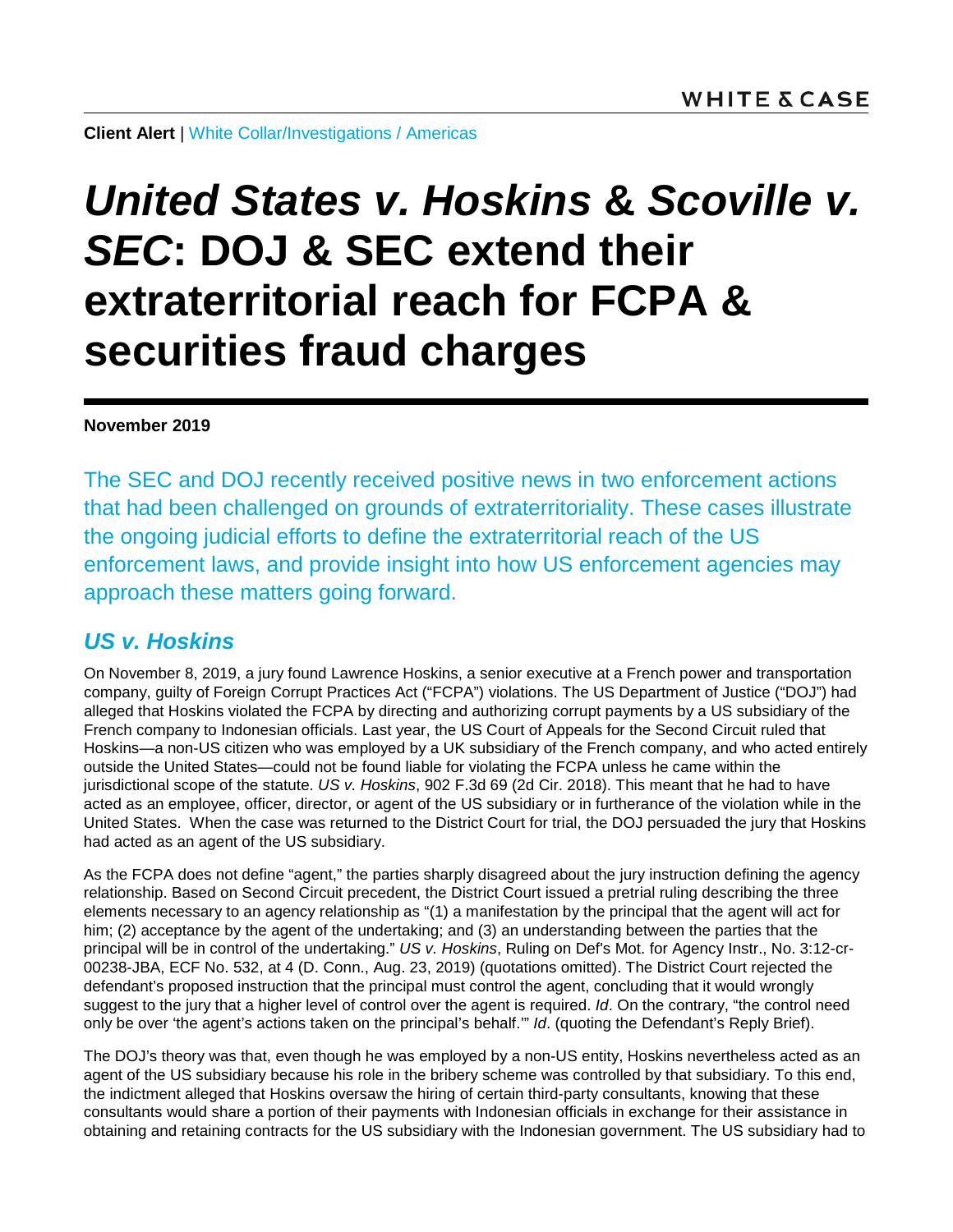approve the payments to the consultants that Hoskins had identified. The US subsidiary was not alleged to have "controlled" Hoskins, only that it controlled the conduct that Hoskins helped further.

The jury apparently agreed with the prosecutors' argument, that although Hoskins worked abroad and for the UK subsidiary, he nevertheless acted as an agent of the US subsidiary. The jury convicted Hoskins on six counts of violating the FCPA, three counts of money laundering, one count of conspiracy to violate the FCPA, and one count of money laundering conspiracy. He was acquitted on one money laundering count.

The November 8 guilty verdict is a significant victory for the Government in light of its setback before the Second Circuit last year. This verdict demonstrates that a non-US individual involved in the bribery of a foreign official while acting outside of the United States may nevertheless be subject to US enforcement if he is found to have acted as an "agent" of a US entity. It is likely that the defendant will appeal the jury verdict in Hoskins, so the final chapter of the law has yet to be written. For now, the District Court's definition of "agency" provides useful guidance on how the SEC and DOJ will approach these matters in the future.

### *Scoville v. SEC*

On November 4, 2019, the US Supreme Court denied Charles Scoville's petition for a writ of certiorari to the US Court of Appeals for the Tenth Circuit. This denial left in place the Tenth Circuit's holding that the 2010 Dodd-Frank Act allows the Government to pursue securities laws violations that occur largely outside of the United States even if they involve only foreign investors. It affirmed the Government's ability to bring enforcement actions where there is sufficient conduct or effects in the United States: the so-called "conduct-and-effects" test.

On July 28, 2016, the US Securities and Exchange Commission ("SEC") charged Traffic Monsoon LLC and the company's only member, Charles Scoville, with violating the antifraud provisions of the federal securities laws. The SEC alleged that defendants' sale of \$207 million worth of "Adpacks" to investors over an internet traffic exchange was effectively an Internet-based Ponzi scheme. Approximately 90% of the "Adpacks" were sold to investors outside of the United States, but Scoville operated the business from Utah. Scoville and the company challenged the District Court's emergency orders on multiple grounds, including that the antifraud provisions of the federal securities laws do not apply to their sales outside of the United States.

While the Tenth Circuit began its analysis by noting the presumption that a statute applies only to violations occurring within the United States, unless Congress has "affirmatively and unmistakably" indicated that it should apply extraterritorially, it concluded that, in fact, Congress had done just that. *Scoville v. SEC*, 913 F.3d 1204, 1215 (10th Cir. 2019). Specifically, in 2010, Congress enacted the Dodd-Frank amendments (15 U.S.C. §§77v(c), 78aa(b)) which state, in relevant part, that courts have jurisdiction over securities fraud actions involving either:

- 1) conduct within the Unites States that constitutes significant steps in furtherance of the violation, even if the securities transaction occurs outside of the United States and involves only foreign investors; or
- 2) conduct occurring outside the United States that has a foreseeable substantial effect within the United States.

The Tenth Circuit found in Scoville that "Congress undoubtedly intended that the substantive antifraud provisions should apply extraterritorially when the statutory conduct-and-effects test is satisfied." *Scoville*, 913 F.3d at1218.

The Court then found that defendants' actions easily satisfied the first prong of the conduct-and-effects test because defendants took significant steps in furtherance of the violation while in the United States. Scoville created the company and promoted the investments over the Internet while he was in the United States. In addition, the company's servers were physically located within the United States. Apparently satisfied that the facts met the "conduct" prong, the Court did not discuss the second prong, the "effects" test.

The Supreme Court's denial of Scoville's petition for writ of certiorari brings finality to his challenge to the Tenth Circuit's interpretation of the scope of extraterritoriality in the securities laws. While one can view the decision narrowly as a logical application of Dodd-Frank's express language providing for extraterritorial reach to Scoville's unique conduct, the SEC and DOJ may see it as broad support for their securities enforcement efforts that involve even slight connections to the United States and perhaps test the bounds of the conduct or effects test. Thus,